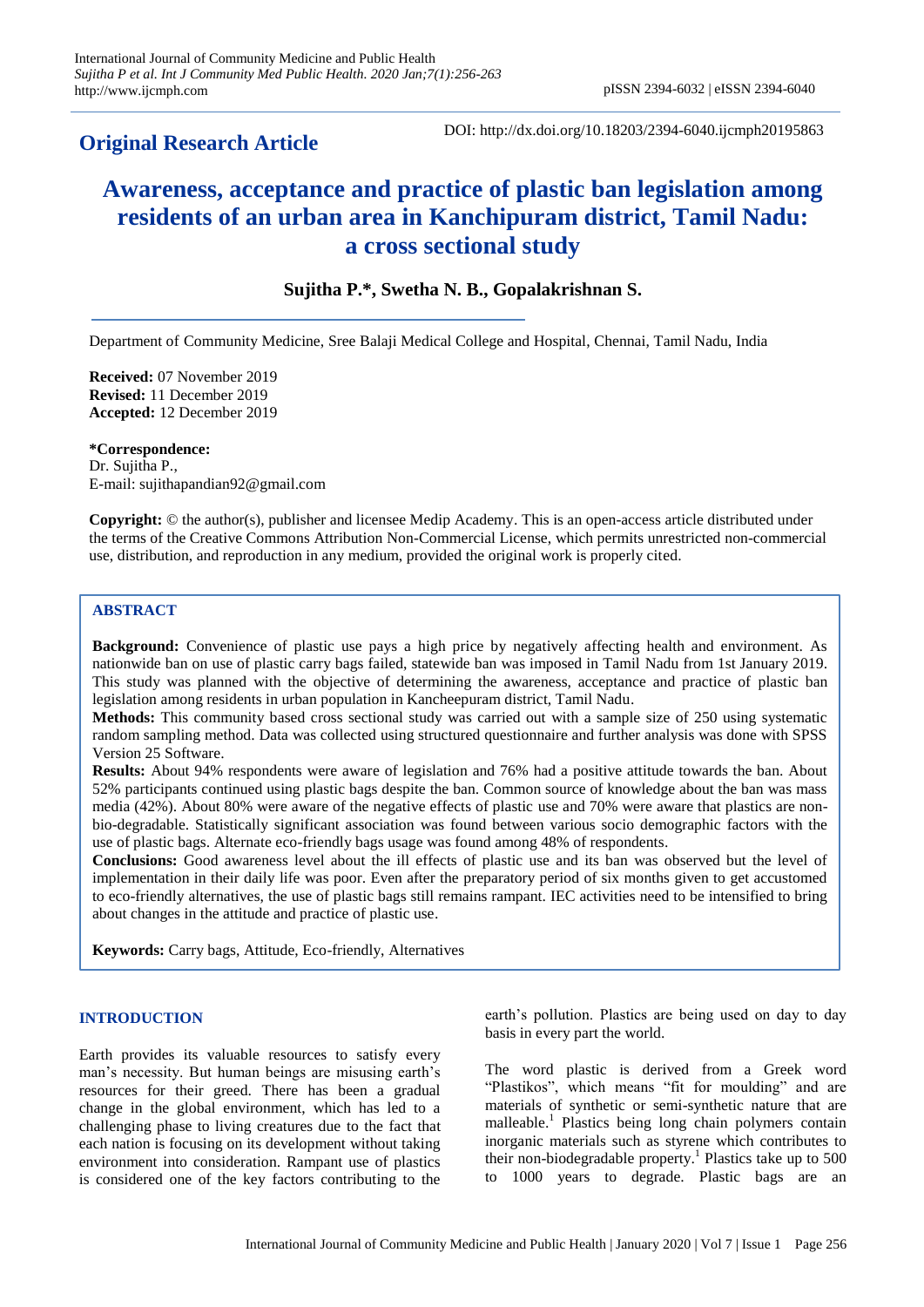environmental disaster. Convenience of plastic use pays a high price by negatively affecting health and environment. Using plastics on daily basis leads to polluted environment. $2$  Though the discovery of plastic has paved way to various inventions, it has also ended up being hazardous to health and environment.

About 22-43% of the plastics that are disposed are accumulated in landfills and nearly 10-20 million tons find their way to the oceans. This huge volume of plastics has become hazardous because of the insufficiency to recycle them.<sup>3</sup> Direct disposal (littering or dumping) in the landfills, dumping in rivers, clogging and incineration (burning) of these wastes have direct ill effects towards health and environment. When the polluted water reaches household, they serve as a medium of transport for many diseases.<sup>4</sup> The waste materials are often burnt on the roadside which liberates toxic gases polluting the area and posing health hazards. $5$  These gases might have carcinogenic effects on health. Though there are many programs to solve the waste problems, negative consequences still remain marked. Western Countries do the recycling by exporting the plastic wastes to Asian countries where recycling is done by using cheap laborers who are paid very less. The increased push for uncontrolled trade and neo-liberal policy has hiked in intensifying these activities.<sup>2</sup>

Recent research works points out that burning plastic wastes in the backyards are more hazardous than it was thought. Burning polystyrene polymers like cups, egg trays, plates etc., releases styrene which is highly toxic, which gets readily absorbed through skin and lungs thereby affecting various systems of the body. This increases the risk of cardiovascular diseases, aggravates respiratory illnesses and has negative effects over renal, hepatic, nervous systems etc.<sup>6</sup>

In India nearly 4.5 million tons of plastic wastes are generated.<sup>7</sup> On an average, production of plastic globally crosses 150 million tonnes per year.<sup>8</sup> It is estimated that approximately 70% of plastic packaging products are converted into plastic waste in a short span.<sup>8</sup> According to the reports for year 2017-18, Central Pollution Control Board (CPCB) has estimated that India generates approximately 9.4 Million tonnes per annum plastic waste, (which amounts to 26,000 tonnes of waste per day), and out of this approximately 5.6 Million tonnes per annum plastic waste is recycled (i.e. 15,600 tonnes of waste per day) and 3.8 million tonnes per annum plastic waste is left uncollected or littered (9,400 tonnes of waste per day).<sup>9</sup> While these statistics are  $38\%$  higher than the global average of 20%, there are no comprehensive methods in place for plastic waste management. Additionally, there is a constant increase in plastics waste generation. One of the major reasons for this is that 50% of plastic is discarded as waste after single use. This also adds to increase in the carbon footprint since single use of plastic products increase the demand for virgin plastic products.

Considering all these factors, the Government of India notified plastic waste management rules 2016 amending the existing rules, imposing a nationwide ban on plastic carry bags less than 50-micron thickness, among other things. However this ban didn't bring about any noticeable reduction in the pollution caused by plastic carry bags, the most notorious among the "Use and throwaway" plastics that makes half of the plastic pollution. Feeling an urgent need to address the issue, the Government of Tamil Nadu has come up with a stringent approach by imposing a statewide ban on certain "use and throwaway" plastics on June  $5<sup>th</sup>$  2018, which was effective from 01 January 2019.<sup>10</sup>

Based on the above background, this study was carried out with the objective to determine the awareness, acceptance and practice of plastic ban legislation among residents of an urban area in Kancheepuram district, Tamil Nadu, India, in order to ascertain the gaps existing in the study area and to plan possible corrective measures.

#### **METHODS**

#### *Study design*

This is a community based cross sectional descriptive study.

#### *Study area and population*

The study was conducted in Anakaputhur, the urban field practice area attached to a medical college in Kancheepuram district, Tamil Nadu. The total population in the study area is about 48050 (males-24158, females - 23892) and the total number of households are 1851. The study population included individuals residing in the study area and aged above 18 years. The study was done for a period of six months, from February 2019 to July 2019.

#### *Sample size and sampling technique*

The sample size was calculated based on the prevalence of awareness of plastic ban legislation from a study done by Joseph et al, in the year 2013 in Mangalore which showed that 85% of the population were aware of the plastic ban legislation.<sup>11</sup> Using the formula  $4pq/d^2$ , with the allowable error of 5%, the sample size was calculated to be 204. Adding 10% non-response rate, the sample size was calculated to be 224, which were rounded off to 250.

Systematic random sampling was used to identify the study participants. Sampling interval was calculated as follows: Total number of households in Anakaputhur (N)=1851, Sample size (n)=250, Sampling interval is  $N/n=7.4$ . Thus every  $7^{th}$  household from the first randomly visited household in the centre of the study area was selected for identifying an eligible study subject. If there was no eligible respondent in the selected household, the next house with the eligible study subject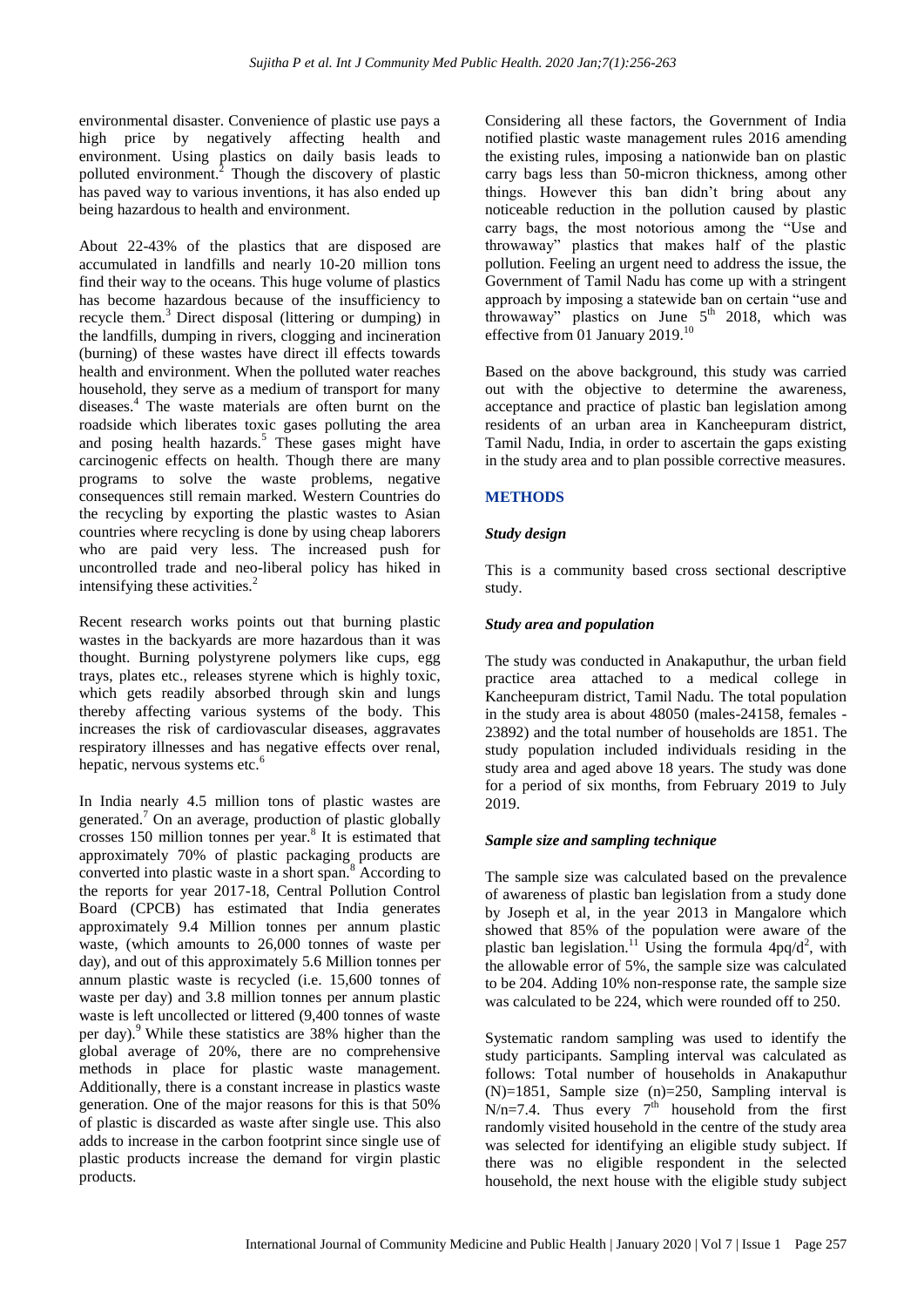was selected. From that house, the next  $7<sup>th</sup>$  household was selected. This procedure was followed till the desired sample size was reached. One individual in the age group of 18 and above residing in the selected household was selected using the KISH method.

#### *Inclusion and exclusion criteria*

Resident individuals aged 18 years and above and willing to participate were included in the study. Residents whose house was locked on the day of data collection, those who were mentally unstable, sick and bed ridden were excluded from the study.

#### *Data collection*

Data was collected from eligible and willing participants using a pre-tested, structured interviewer administered questionnaire. Socio-demographic information including age, gender, occupation, education, marital status and socio economic status were collected. The awareness of the participants about the plastic bag ban legislation, knowledge on effects of plastic on health and environment, acceptance of the ban legislation and practices related to plastic usage after the ban were also collected.

#### *Statistical analysis*

Data collected were entered in Microsoft Excel and analysis was done in SPSS software version 25.0. Data was analysed using Descriptive and Analytical statistics.Chi-square test was used to compare the differences in proportions with the significance level set at p≤0.05. Binary logistic regression model, which included variables with statistical significance on the Chisquare test, were used to examine factors associated with awareness, acceptance and practice of plastic ban legislation among the participants. Odds ratio (OR) with 95% confidence intervals was used to report the association between the exposure variables and outcome variables.

#### *Ethical approval and informed consent*

Ethical approval was obtained from Institutional Ethics Committee of Sree Balaji Medical College and Hospital. Written Informed consent was obtained from the study participants before data collection, after explaining about the objectives of the study.

#### **RESULTS**

The results of study conducted among 250 participants in the field practice area of Kancheepuram district on the awareness, acceptance and practice of plastic ban legislation are presented using tables and figures.

The socio demographic characteristics of the study participants are summarized in Table 1. Study

participants belonged to age group 19 to 64 years. The mean age of the study participants was calculated to be 41±13.4 years. About 52% of the respondents belonged to age group 19-39 years and nearly 20% belonged to age group 40-49 years. Female participants (54%) were comparatively higher than male (46%) participants. Regarding occupational status of the study participants nearly 60% were technicians / skilled workers, 18% unskilled workers, 12% were semi skilled workers, 6% unemployed and remaining 4% were professionals. With regards to education, 56% of the study participants were graduates. According to modified BG Prasad socioeconomic classification (2017), 40% belonged to middle class and 38% to upper middle class. Majority of the respondents were married (56%) and belonged to nuclear (62%) type of family.

#### **Table 1: Socio demographic profile of the respondents (n=250).**

| S.<br>$\overline{no}$ | <b>Characteristic</b>                    | <b>Number</b> | $\frac{0}{0}$ |  |  |  |  |
|-----------------------|------------------------------------------|---------------|---------------|--|--|--|--|
| 1.                    | Age (in years)                           |               |               |  |  |  |  |
|                       | Below 40                                 | 130           | 50            |  |  |  |  |
|                       | Above 40                                 | 120           | 48            |  |  |  |  |
|                       | <b>Sex</b>                               |               |               |  |  |  |  |
| 2.                    | Male                                     | 115           | 46            |  |  |  |  |
|                       | Female                                   | 135           | 54            |  |  |  |  |
|                       | Occupation                               |               |               |  |  |  |  |
| 3.                    | Professionals / skilled/semi<br>skilled  | 190           | 76            |  |  |  |  |
|                       | Unskilled / unemployed                   | 60            | 24            |  |  |  |  |
|                       | Education                                |               |               |  |  |  |  |
| 4.                    | Above schooling                          | 150           | 60            |  |  |  |  |
|                       | Up to schooling                          | 100           | 40            |  |  |  |  |
|                       | Marital status                           |               |               |  |  |  |  |
| 5.                    | Never married                            | 80            | 32            |  |  |  |  |
|                       | Married/divorced/widowed                 | 170           | 68            |  |  |  |  |
|                       | Socio economic class (modified BG Prasad |               |               |  |  |  |  |
| 6.                    | classification)                          |               |               |  |  |  |  |
|                       | Middle class and above                   | 200           | 80            |  |  |  |  |
|                       | Below middle class                       | 50            | 20            |  |  |  |  |
| 7.                    | Type of family                           |               |               |  |  |  |  |
|                       | Nuclear                                  | 155           | 62            |  |  |  |  |
|                       | Joint / three generation                 | 95            | 38            |  |  |  |  |

#### *Awareness on plastic ban legislation*

Figure 1 shows that among the 250 study participants, nearly (94%) 235 participants were aware about the plastic ban legislation, whereas 6% (15) were ignorant about the plastic ban legislation. Awareness on the plastic ban legislation was obtained through various sources of information. Majority of the respondents came to know regarding the plastic ban legislation through television / radio (42%), other sources being newspaper (24%), social media (18%), friends (4%) and others (12%).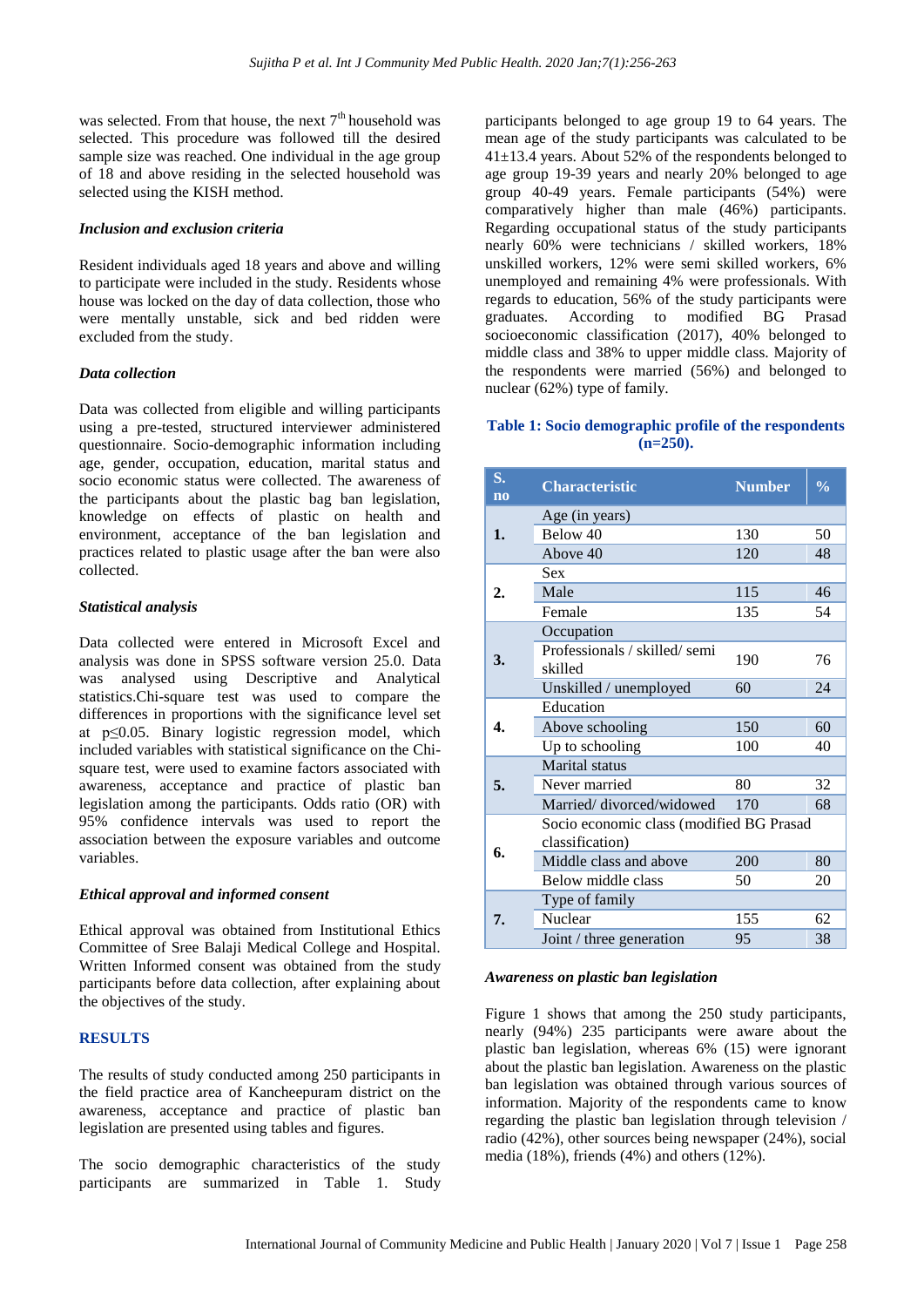

**Figure 1: Awareness on legal ban of plastic bags in percentage (n=250).**

#### *Knowledge on effects of plastic on health and environment*

Knowledge of the study participants on the effects of plastic on health and environment is summarised in Table 2. About 80% of the respondents were aware that usage of plastic bags was injurious to health and 64% knew that plastics are cancerous. Majority of the study participants were aware that plastics are non-degradable (70%).The knowledge on ill effects of plastic usage affecting the environment by means of soil, water and air pollution was observed in 78% of the study participants.

#### **Table 2: Knowledge on the effects of plastic use on health and environment among study participants (n=250).**

| S. no | <b>Characteristic</b>                        | <b>Number</b> | $\frac{0}{0}$ |  |  |  |  |
|-------|----------------------------------------------|---------------|---------------|--|--|--|--|
|       | Using plastic bags are hazardous to health   |               |               |  |  |  |  |
| 1.    | Yes                                          | 200           | 80            |  |  |  |  |
|       | No                                           | 50            | 20            |  |  |  |  |
|       | Use of plastic bags can cause cancer         |               |               |  |  |  |  |
| 2.    | Yes                                          | 160           | 64            |  |  |  |  |
|       | N <sub>0</sub>                               | 90            | 36            |  |  |  |  |
|       | Plastic bags are degradable                  |               |               |  |  |  |  |
| 3.    | Yes                                          | 75            | 30            |  |  |  |  |
|       | No                                           | 175           | 70            |  |  |  |  |
|       | Animals might eat plastic bags along with    |               |               |  |  |  |  |
|       | food                                         |               |               |  |  |  |  |
|       | Yes                                          | 155           | 62            |  |  |  |  |
|       | N <sub>0</sub>                               | 95            | 38            |  |  |  |  |
|       | Plastic bags can pollute air, water and soil |               |               |  |  |  |  |
| 5.    | Yes                                          | 195           | 78            |  |  |  |  |
|       | No                                           | 55            | 22            |  |  |  |  |

#### *Attitude of the participants towards the plastic ban legislation*

Participants' attitude towards the plastic ban legislation was assessed using 3 point Likert scale that is briefed in Table 3. About 78% (195) of the study participants were open to the idea of using reusable bags. Approximately similar percentage of participants responded that they would advise others to stop using plastic bags. About 58%agreed to go only to shops that abolished plastic bags, 65% used only less than 5 plastic bags per week.

#### **Table 3 Attitude of the participants towards the plastic ban legislation (n=250).**

| S.               |                                                        | Agree     |        |  |               | <b>Neutral Disagree</b> |               |
|------------------|--------------------------------------------------------|-----------|--------|--|---------------|-------------------------|---------------|
| $\overline{no}$  | <b>Acceptance</b>                                      | N         | $\%$ N |  | $\frac{6}{9}$ | N                       | $\frac{6}{9}$ |
| 1.               | Open to the idea<br>of using reusable<br>bags          | 195 78 30 |        |  | 12 25         |                         | 10            |
| $\overline{2}$ . | Will advise<br>others to stop<br>using plastic<br>bags | 190       |        |  | 76 35 14 25   |                         | 10            |
| 3.               | Prefer shops that<br>do not use<br>plastic bags        | 146 58 21 |        |  | 9             | 83                      | 33            |

#### **Table 4: Practice on the usage of plastic bags after the ban legislation (n=250).**

| S.<br>$\overline{no}$   | <b>Characteristic</b>                                                               | <b>Number</b> | $\frac{0}{\alpha}$ |  |  |  |  |
|-------------------------|-------------------------------------------------------------------------------------|---------------|--------------------|--|--|--|--|
| 1.                      | Using plastic bags after the plastic ban legislation                                |               |                    |  |  |  |  |
|                         | Yes                                                                                 | 130           | 52                 |  |  |  |  |
|                         | No                                                                                  | 120           | 48                 |  |  |  |  |
|                         | Reasons for continued s use plastic bags? $(n=130)$                                 |               |                    |  |  |  |  |
|                         | Easily carried                                                                      | 58            | 45                 |  |  |  |  |
| $\overline{2}$ .        | Light weight                                                                        | 15            | 12                 |  |  |  |  |
|                         | Affordable                                                                          | 5             | 3                  |  |  |  |  |
|                         | Easy to store                                                                       | 52            | 40                 |  |  |  |  |
|                         | Number of plastic bags used per week after the<br>plastic ban legislation $(n=130)$ |               |                    |  |  |  |  |
| 3.                      | Less than 5                                                                         | 85            | 65                 |  |  |  |  |
|                         | $6 \text{ to } 10$                                                                  | 35            | 27                 |  |  |  |  |
|                         | More than 10                                                                        | 10            | 8                  |  |  |  |  |
|                         | Situation / purpose of using plastic bags $(n=130)$                                 |               |                    |  |  |  |  |
|                         | Garbage storage & disposal                                                          | 67            | 52                 |  |  |  |  |
| $\boldsymbol{\Delta}$ . | Local market                                                                        | 24            | 18                 |  |  |  |  |
|                         | Petti shops / department stores                                                     | 11            | 8                  |  |  |  |  |
|                         | Hotels / tea stall                                                                  | 28            | 22                 |  |  |  |  |
|                         | Type of alternative bags currently used $(n=120)$                                   |               |                    |  |  |  |  |
|                         | Cloth bags                                                                          | 64            | 53                 |  |  |  |  |
| 5.                      | Jute bags                                                                           | 23            | 19                 |  |  |  |  |
|                         | Paper bags                                                                          | 14            | 12                 |  |  |  |  |
|                         | <b>Basket</b>                                                                       | 19            | 16                 |  |  |  |  |

#### *Practice of plastic bag usage after the ban*

The participants' practices towards the plastic ban legislation are depicted in Table 4. Of the 250 participants, 130 (52%) participants still continued using plastic bags even after the plastic ban legislation. On the other hand nearly 120 (48%) participants said that they stopped using plastics bags and shifted to eco-friendly alternatives. Most common reasons for continued use of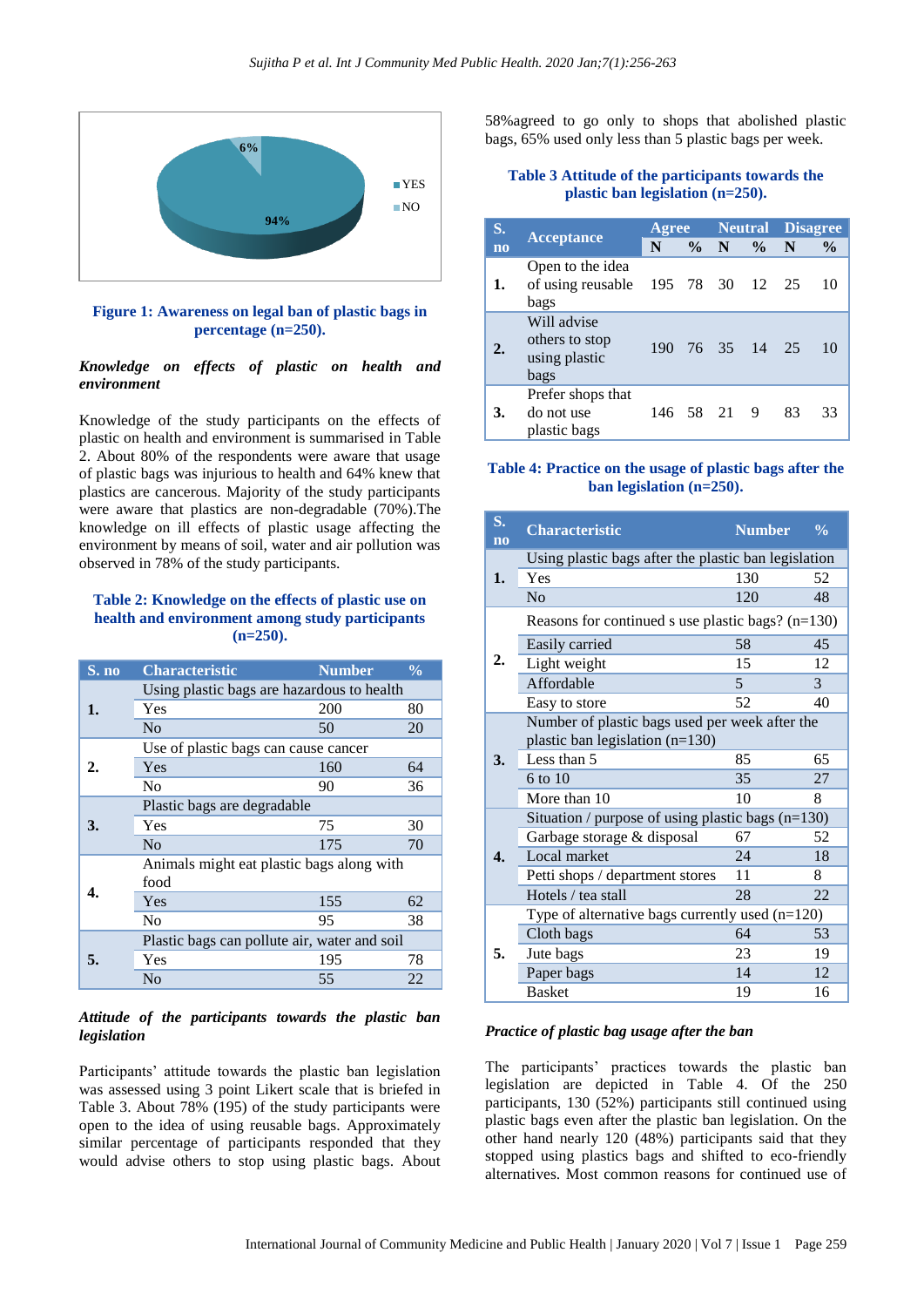plastic bags were that they could be easily carried (45%), easy to store (40%), light weight (12%) and affordable (3%). Though 52% of participants continued using plastic bags, 65% of the participants used less than 5 plastic bags in a week and a very less proportion of 8%used more than 10 plastic bags in a week. Nearly 52% of the respondents used plastic bags for garbage storage and disposal, 22%

used plastic bags from hotels and tea stalls, 18% for local market purposes to carry fruits and vegetables and 8% from flower vendors and departmental stores. Remaining 48% who did not use plastic bags were using eco-friendly alternatives like cloth bags (53%), jute bags (19%), paper bags (12%) and baskets (16%).

| Table 5: Factors, which are associated towards the use of plastic bags. |  |  |  |  |  |
|-------------------------------------------------------------------------|--|--|--|--|--|
|-------------------------------------------------------------------------|--|--|--|--|--|

| S. no                   | <b>Variables</b>         | <b>Use plastic</b><br>$(n=130)$ |               | Don't use<br>plastic $(n=120)$ |               | Or<br>(95% | 95% CI        | Chi    | P value   |
|-------------------------|--------------------------|---------------------------------|---------------|--------------------------------|---------------|------------|---------------|--------|-----------|
|                         |                          | $\mathbf N$                     | $\frac{0}{0}$ | N                              | $\frac{6}{6}$ | CI         |               | square |           |
|                         | Age (in years)           |                                 |               |                                |               |            |               |        |           |
| $\mathbf{1}$            | Less than 40             | 80                              | 62            | 50                             | 38            | 2.24       | 1.34-3.71     | 9.09   | $0.0026*$ |
|                         | More than 40             | 50                              | 42            | 70                             | 58            |            |               |        |           |
|                         | <b>Sex</b>               |                                 |               |                                |               |            |               |        |           |
| $\overline{2}$          | Male                     | 70                              | 61            | 45                             | 39            | 1.9        | 1.17-3.22     | 6.07   | $0.013*$  |
|                         | Female                   | 60                              | 44            | 75                             | 56            |            |               |        |           |
|                         | Education                |                                 |               |                                |               |            |               |        |           |
| 3                       | Up to schooling          | 85                              | 57            | 65                             | 43            | 1.60       | $0.96 - 2.66$ | 2.82   | 0.09      |
|                         | Above schooling          | 45                              | 45            | 55                             | 55            |            |               |        |           |
|                         | Occupation               |                                 |               |                                |               |            |               |        |           |
| $\overline{\mathbf{4}}$ | Prof/skilled/semiskilled | 110                             | 58            | 80                             | 42            | 2.75       | 1.49-5.06     | 10.06  | $0.001*$  |
|                         | Unskilled/unemployed     | 20                              | 33            | 40                             | 67            |            |               |        |           |
|                         | Awareness                |                                 |               |                                |               |            |               |        |           |
| 5                       | I am aware of the        | 117                             | 46.8          | 118                            | 47.2          | 0.15       | $0.03 - 0.69$ | 6.27   | $0.012*$  |
|                         | legislation              |                                 |               |                                |               |            |               |        |           |
|                         | I don't know             | 13                              | 87            | 2                              | 13            |            |               |        |           |
| 6                       | Socioeconomic status     |                                 |               |                                |               |            |               |        |           |
|                         | Middle class and above   | 55                              | 55            | 45                             | 45            | 1.22       | $0.73 - 2.03$ | 0.4    | 0.5       |
|                         | Below middle class       | 75                              | 50            | 75                             | 50            |            |               |        |           |
| 7                       | Type of family           |                                 |               |                                |               |            |               |        |           |
|                         | Nuclear                  | 80                              | 52            | 75                             | 48            | 0.96       | $0.58 - 1.60$ | 0.02   | 0.9       |
|                         | Joint and 3 gen          | 50                              | 53            | 45                             | 47            |            |               |        |           |

OR: Odds ratio; CI: confidence interval; ref: reference. \*P<0.05 statistically significant at 95% CI.

#### *Factors associated towards the use of plastic bags*

On univariate analysis, factors such as age  $\leq 40$  years, male gender, those engaged in professional, skilled and semiskilled jobs, those who are aware of plastic ban legislation were found to have a statistically significant association with the use of plastic bags. People who are aged less than 40 years are 2.24 times more likely to use plastic bags compared to those who are aged more than 40(OR: 2.24, 95% CI 1.34-3.71, p=0.0026). Among the study participants, male respondents are 1.9 times more likely to use plastic bags compared to females  $(OR:1.9, CI: 1.17-3.22, p=0.013)$ . Study subjects who are engaged in professional, skilled and semiskilled jobs are 2.75 times more likely to use plastic bags than the unskilled and unemployed workers (OR:2.75, CI 1.49- 5.06, p=0.001). The chances of using plastic bags are 85% less among participants who are aware of the legislation compared to those who are not.(OR: 0.15, CI: 0.03-0.69, p=0.012) (Table 5).

#### **DISCUSSION**

Burden of plastic poses a great threat to health and environment. This study which was conducted among 250 participants in an urban area of Kancheepuram district, Tamil Nadu, depicts the current status of awareness, acceptance and practice on plastic usage after the plastic ban legislation among the study participants with varied outcomes that are discussed below.

#### *Awareness of plastic ban legislation among study participants*

In the current study, 94% of the study participants were aware of the plastic ban legislation. Of them only 78% accepted and agreed to use reusable bags and a proportion of 10% opposed the ban. Whereas, a study conducted in Delhi shows that 76% of the study participants were against the ban on plastic bags.<sup>12</sup> Thisindicates the knowledge about the harmful effects on using plastic bags that has made the population accept the ban leaving alone a small proportion to oppose. In this study, 6% of the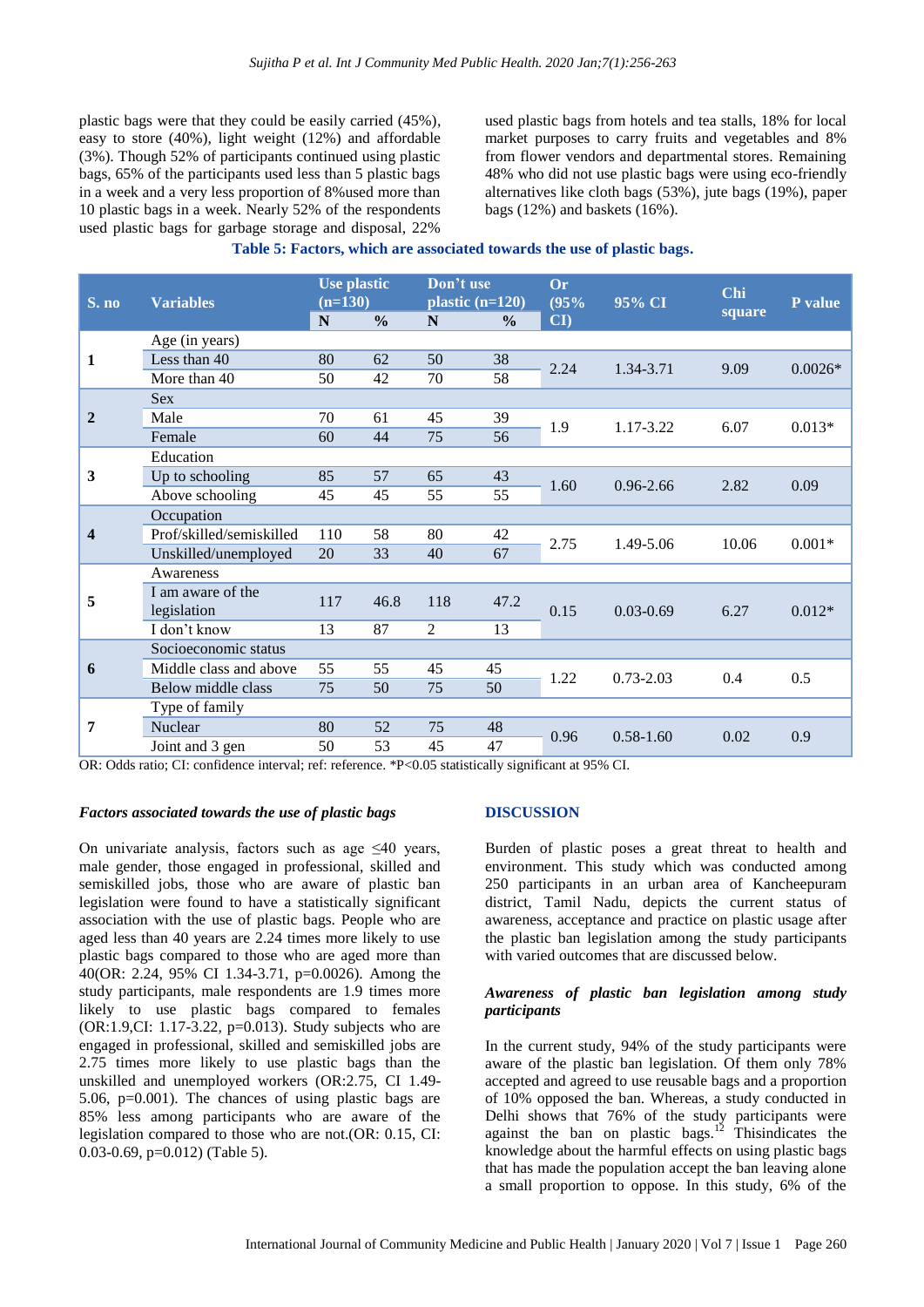participants were unaware of the plastic ban legislation, which is much lesser when compared to a study conducted by Joseph et al, in Mangalore, where nearly 15% of the respondents were ignorant about the law that was passed towards banning use of plastics.<sup>11</sup>

A study conducted in Mangalore states that the shop keepers continued supplying plastic bags to customers without questioning for an alternative bag.<sup>11</sup> Similar observations were made in a study conducted in Delhi where certain shops continued to provide plastic bags despite the legislation passed towards the banning of plastics.<sup>13</sup> This highlights about the effective coverage of law enforcement in our study area.

#### *Knowledge about health and environmental hazards due to plastic use*

Majority (80%) of the subjects were familiar about at least one health hazard generated due to use of plastic which was similar when compared to a study done in Mangalore where 86% of the respondents knew about health threats as a result of using plastics.<sup>11</sup> These results are better when compared to different studies conducted in other parts of the world where only 50% to 70% of the respondents knew about the harmful health hazards on using plastic.<sup>15-18</sup> In this study nearly 78% were familiar of the ill effects of plastic over the environment which was less when compared to a study done in California were 93% of the respondents had adequate knowledge on the harmful effects of plastic use over environment.<sup>15</sup> This might probably be due to lack of knowledge about the negative effects of plastic use over environment which can be strengthened by conducting awareness campaigns. Availability of posters and banners with ill effects of plastic use printed on them can be used to intensify their knowledge.

#### *Associated factors of plastic use*

In this study, participants aged above 40 years favored towards the ban by using less plastics when compared to those aged below 40, which is similar to the observations from a study done by Joseph et al, in Mangalore.<sup>11</sup> These findings are controversial to the findings of the Delhi based study which suggested that the youngsters were more conscious over the negative effects of plastic bags.<sup>13</sup>From a study done by Adane et al, in Ethiopia it was observed that maximum participants who continued using plastic bags were females.<sup>18</sup> which is controversial in this study where females (56%) were found to use plastics less likely when compared to males. A study done in China by Xing et al, observed that there was a drastic reduction on plastic use after the ban.<sup>14</sup> In this study it was observed that nearly 52% of the participants continued using plastic bags, which is lesser when compared to a study conducted in Ethiopia where almost 77% of them continued using plastic bags even after the ban was being imposed.<sup>18</sup> In the present study it is observed that 65% of the participants use less than 5 plastics in a week which is lesser when compared to a

study conducted in Madurai which reported that each person uses at least two plastic bags per day.<sup>19</sup> This highlights the difference in implementation of the ban in different districts.

#### *Reasons for continued usage of plastic bags*

The reasons for preferring plastic bags in this study were that they are easily carried (45%) and easy to store (40%), lightweight (12%) and affordable (3%). This was similar to findings from another study done in Mangalore were the reasons quoted were easy availability.<sup>11</sup> This was same as the findings from study conducted in Delhi where convenience for shopping was the commonest reason stated by most respondents.<sup>12</sup> Another study conducted in Ethiopia reported that low price, easy availability and light weight were the main reasons for popularity of plastic bags amongst the respondents.<sup>18</sup> A study conducted in Ethiopia stated that the main reason to use plastic bags was that they were of low price (70%) which when compared to this current study shows that only 3% of the study participants opted plastic bags on affordability basis.<sup>18</sup> In the current study nearly 52% of the participants used plastic bags for garbage storage and disposal, which in turn lead them to dispose plastic bags in open areas. Similarly, an Ethiopian study reported 59.6% and a study done in Rajasthan reported that 40% used to litter plastic bags in open.<sup>18,20</sup> The disposal rate might be influenced by the awareness on the life cycle of plastics.

#### *Practice of alternative bags usage*

It was observed that 48% of them shifted to using ecofriendly alternatives. This is much better when compared with a study conducted in Mangalore, where only 5% of the participants adopted eco-friendly alternatives.<sup>11</sup> The eco-friendly alternatives for plastic bags like cloth bags (53%), jutes bags (19%), paper bags (12%), baskets (16%) were opted as they were durable and reusable. In another study conducted in Delhi, 57.6% users used cloth bags, while 40% preferred paper bags. $^{17}$ 

Tamil Nadu has achieved 75% success in enforcing the ban on plastic products and would soon achieve 100%. Nearly 170 plastic product making companies are closed in Tamil Nadu after the plastic ban legislation. With all these developments, there still remains a gap at implementation level, which was observed in this study. This highlights the ineffectiveness of awareness campaigns in disseminating information on penalties imposed under this legislation and the lack of proper community participation in this campaign.

#### *Limitations of the study*

The limitations of the study were that the sample studied was smaller and also the findings of this study was limited to one municipality and hence cannot to generalised to the entire Kancheepuram district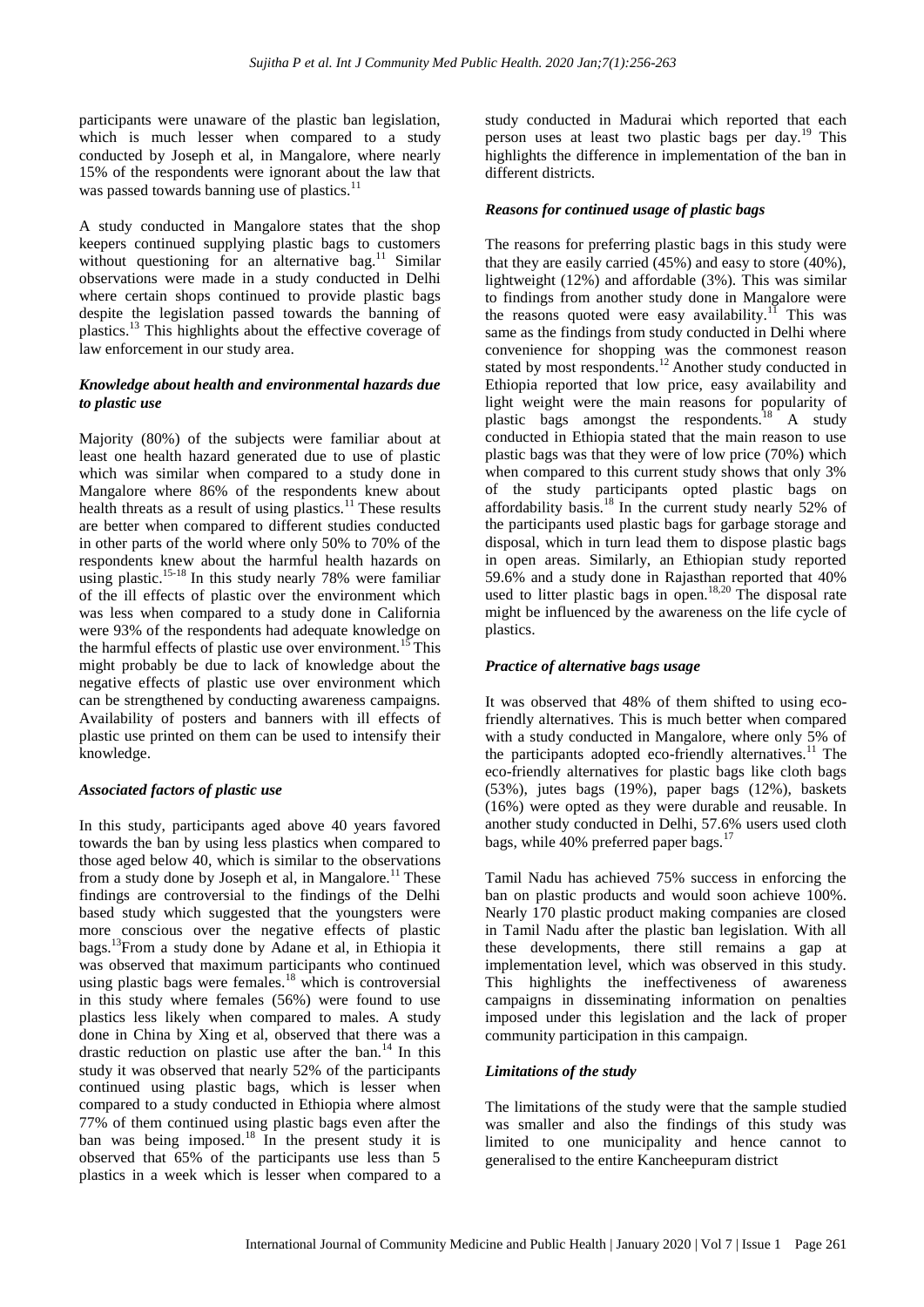#### **CONCLUSION**

The study shows good awareness (94%) about the plastic ban legislation. Satisfactory awareness level about the ill effects of plastic use and its ban was observed but the level of implementation in their daily life was poor (52%). Even after the preparatory period of six months given to get accustomed to eco-friendly alternatives, the use of plastic bags still remains rampant. These findings highlight the need to improve the attitude and practice towards the use of eco-friendly alternatives. Information, education and communication (IEC) activities need to be intensified to bring about changes in the attitude and practice. Most of the participants in the settings had the awareness of health hazards of the usage of plastic bags and supported its ban. However, practices with respect to usage of alternative bags or reuse of already used bags were found poor among majority of the participants.

The concept of the 5 R's, i.e., reduce, reuse, recycle, rethink, restrain, may serve as a guiding tool for adaptive measures addressing environmental and human health issues posed by plastics.

#### *Recommendations*

Public awareness campaigns have to be intensified. Awareness programmes should be targeted towards students and homemakers. On creating a strong knowledge on the negative effects of plastic use through academic approach, children may in return play an effective role in strengthening the community. By this approach financial burden for training staffs can be minimised. Display of eco-friendly alternatives can be put up as posters near the billing area in supermarkets. Low cost information strategies can be used, by providing pamphlets about the ill effects of using plastic bags. Mass media and social media can also help in dissemination of information. Discount on products can be offered for customers who bring their own environment friendly bags. Measures for scientific disposal of plastic products can be initiated. Steps can be made towards generating electricity from plastic wastes.

#### **ACKNOWLEDGEMENTS**

We would like to thank the College Management and the Faculty of Department of Community Medicine for their logistic support and guidance throughout the study. We sincerely thank all the participants, for their valuable time in completing this study and to the postgraduates for helping in completing this study. We also thank the field staff of UHTC, Anakaputhur for helping to carry out this study by organizing the house visits.

*Funding: No funding sources*

*Conflict of interest: None declared*

*Ethical approval: The study was approved by the Institutional Ethics Committee, Sree Balaji Medical College and Hospital*

#### **REFERENCES**

- 1. National Environment Agency. Waste Statistics and Recycling Rate for 2010. Available at: http://www.cpcb.nic.in. Accessed on 14 August 2019.
- 2. Ecology center. The problems with Plastics. Available at: https://ecologycenter.org/plastics/ Accessed on 19 August 2019.
- 3. Kari Embree. Global plastics packaging market to hit \$375 billion by 2020. Available at: https://www.plasticstoday.com/packaging/globalplastics-packaging-market-hit-375-billion-2020/23800481624973. Accessed on 14 August 2019.
- 4. Gourmelon G. Global plastic production rises recycling lags; New worldwide institute analysis explore trends in plastics consumption and recycling for immediate release. Available AT: https://www.projectaware.org/update/global-plasticproduction-rises-recycling-lags Accessed on 02 June 2019.
- 5. Ministry of Environment, Forest and Climate Change. Beat Plastic Pollution. Available at: http://moef.gov.in/beat-plastic-pollution-good-newsfrom-india-2/. Accessed on 20 August 2019.
- 6. Women in Europe for a Common Future. Dangerous Health Effects of Home Burning of Plastics and Waste. Available from: http://www.wecf.eu/ cms/download/2004-2005/homeburning\_plastics. pdf. Accessed on 02 June 2019.
- 7. A wide angle view of India. The global war against plastic. Available at: https://nitawriter.wordpress. com/2007/10/24/the-global-war-against-plastic/ Accessed on 26 July 2019.
- 8. Ministry of Housing and Urban Affairs, Government of India. Plastic Waste Management Issues, solutions & case studies. Available at: http://164.100.228.143:8080/sbm/content/writereadd ata/SBM%20Plastic%20Waste%20Book.pdf. Accessed on 08 June 2019.
- 9. Ministry of Environment. Plastic Waste Management (Amendment) Rules, 2018. Available at: http://www.indiaenvironmentportal.org.in/ content/454052/plastic-waste-managementamendment-rules-2018/. Accessed on 26 July 2019.
- 10. Tamil Nadu Pollution control Board. Ban on use of one time use and throwaway plastics. Available at https://www.tnpcb.gov.in/pdf\_2018/G.O\_84\_BanPla stic3718. Accessed on 01 August 2019.
- 11. Joseph N, Kumar A, Majgi SM, Kumar GS, Prahalad RB. Usage of plastic bags and health hazards: A study to assess awareness level and perception about legislation among a small population of Mangalore city. J Clin Diagn Res. 2016;10(4):LM01-4.
- 12. Foundation for Organisational Research & Education. Use of plastic bags: factors affecting ecologically oriented behavior in consumers. Available at a state at a state at a state at a state at a state at a state at a state at a state at a state at a state at a state at a state at a state at a state at a state at a state at a state at a state at a state at